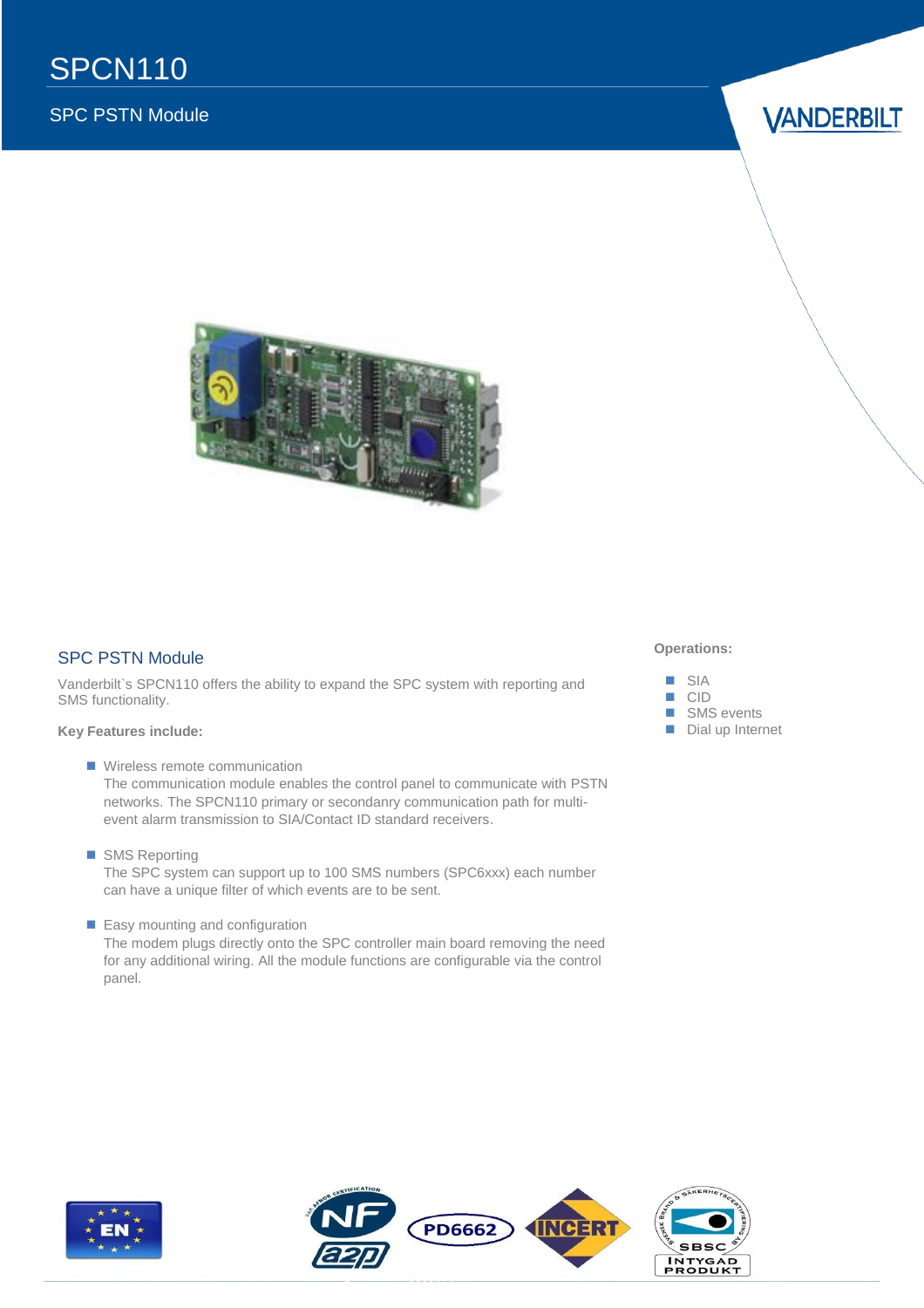# SPCN110

### SPC PSTN Module





### **Technical Data**

| Functional                  |                                             |
|-----------------------------|---------------------------------------------|
| Network connections         | PSTN (analogue telephone network)           |
| <b>Power and Mechanical</b> |                                             |
| Operating current           | Max.35 mA at 12 V DC (communication active) |
| Quiescent current           | Max. 25 mA at 12 V DC                       |
| Mounting                    | Plug on module to SPC controller            |
| Operating temperature       | $-10^{\circ}$ ~ +50 °C                      |
| <b>Dimensions</b>           | 90 x 38 x 25 (PCB)                          |
| Weight                      | $0.030$ kg                                  |

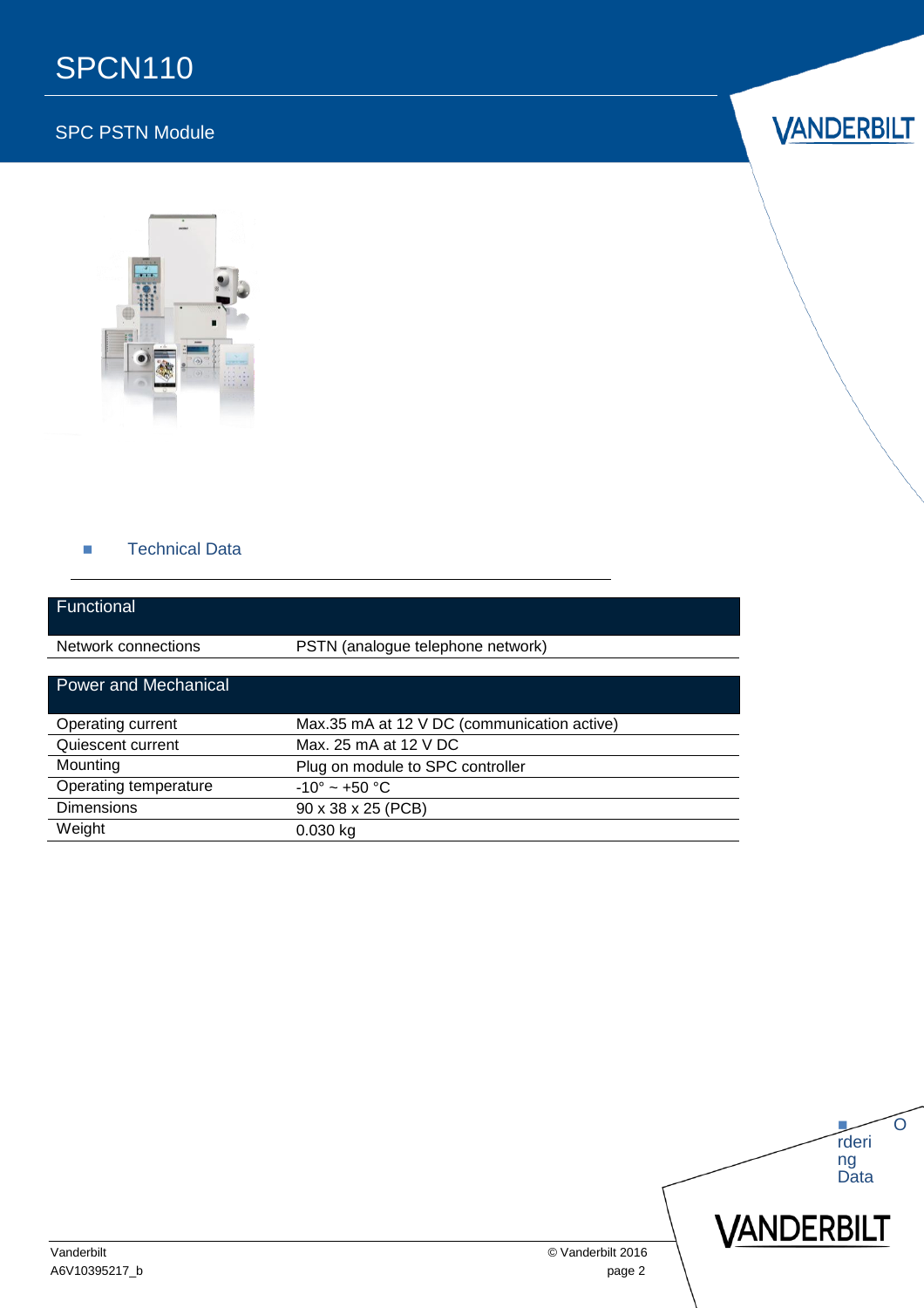# SPCN110

### SPC PSTN Module

| <b>Type</b> | Art. No.         | <b>Description</b>      | Weight*    |
|-------------|------------------|-------------------------|------------|
| Modem       | V54550-B101-A100 | SPCN110.000 PSTN module | $0.030$ Kg |

\* Total weight of the product inclusive of the weight of its accessories and packaging.

### **Additional Ordering Data**

| <b>Type</b>       | Art. No.         | <b>Description</b>                                                                       |
|-------------------|------------------|------------------------------------------------------------------------------------------|
| <b>SPC Panels</b> |                  |                                                                                          |
| SPC6350.320-L1    | V54541-C118-A100 | SPC control panel, 16-512 zones, Ethernet, G5 metal housing                              |
| SPC6330.320-L1    | V54541-C105-C100 | SPC control panel, 8-512 zones, Ethernet, G3 metal housing                               |
| SPC5350.320-L1    | V54541-C117-A100 | SPC control panel, 16-128 zones, Ethernet, G5 metal housing                              |
| SPC5330.320-L1    | V54541-C107-B100 | SPC control panel, 8-128 zones, Ethernet, G3 metal housing                               |
| SPC5320.320-L1    | V54541-C106-B100 | SPC control panel, 8-128 zones, Ethernet, G2 metal housing                               |
| SPC4320.320-L1    | V54541-C109-B100 | SPC control panel, 8-32 zones, Ethernet, G2 metal housing                                |
| SPC4320.220-L1    | V54541-C114-A100 | SPC control panel, 8-32 zones, Ethernet, G2 housing with<br>metal base and plastic cover |
| Keypads           |                  |                                                                                          |
| SPCK520.100-N     | V54543-F115-A100 | Compact Keypad with graphical display and audio                                          |
| SPCK521.100-N     | V54543-F116-A100 | Compact Keypad with graphical display, card reader and audio                             |
| SPCK620.100       | V54543-F110-A100 | LCD keypad with graphical display                                                        |
| SPCK623.100       | V54543-F111-A100 | LCD keypad with graphical display, card reader and audio                                 |
| SPCK420.100       | V54543-F101-A100 | LCD keypad with 2 x 16 characters                                                        |
| SPCK421.100       | V54543-F102-A100 | LCD keypad with 2 x 16 characters and integrated card reader                             |
| <b>Expanders</b>  |                  |                                                                                          |
| SPCE452.100       | V54542-F107-A100 | Expander with 8 outputs, back tamper                                                     |
| SPCE652.100       | V54542-F106-A100 | Expander with 8 inputs and 2 outputs, back tamper                                        |
| SPCA210.100       | V54547-A101-A100 | 2-door expander                                                                          |
| SPCP432.300       | V54545-C103-A100 | Smart PSU with 2-door expander, G2-housing                                               |
| SPCP433.300       | V54545-C104-A100 | Smart PSU with 2-door expander, G3-housing                                               |
| SPCE110.100       | V54542-F104-A100 | Keyswitch expander with 2 LEDs and 3-position key switch                                 |
| SPCE120.100       | V54542-F105-A100 | Indication expander with 16 LEDs, 4 function keys and<br>integrated card reader          |
| SPCW130.100       | V54554-F101-B100 | SiWay RF-expander                                                                        |
| SPCP332.300       | V54545-C102-A100 | Smart PSU with 8 inputs and 2 outputs, G2-housing                                        |
| SPCP333.300       | S54545-C101-A100 | Smart PSU with 8 inputs and 2 outputs, G3-housing                                        |
| SPCP355.300       | S54545-C105-A100 | Smart PSU with 8 inputs and 6 outputs, G5 metal housing                                  |

| <b>Detectors</b> |                  |                                     |  |
|------------------|------------------|-------------------------------------|--|
| <b>PDM-112</b>   | V54530-F114-A100 | MAGIC PIR detector, 12m wide angle  |  |
| <b>PDM-118</b>   | V54530-F106-A100 | MAGIC PIR detector, 18 m wide angle |  |
| MK-1400          | V54536-F101-A100 | Magnetic contact                    |  |
|                  |                  |                                     |  |

Accessories IPAW8-10 V54538-F107-A100 Wireless personal alarm IRCW6-11 V54543-F109-A100 SiWay remote control, white

A6V10395217\_b page 3

Vanderbilt © Vanderbilt 2016



VANDERBILT